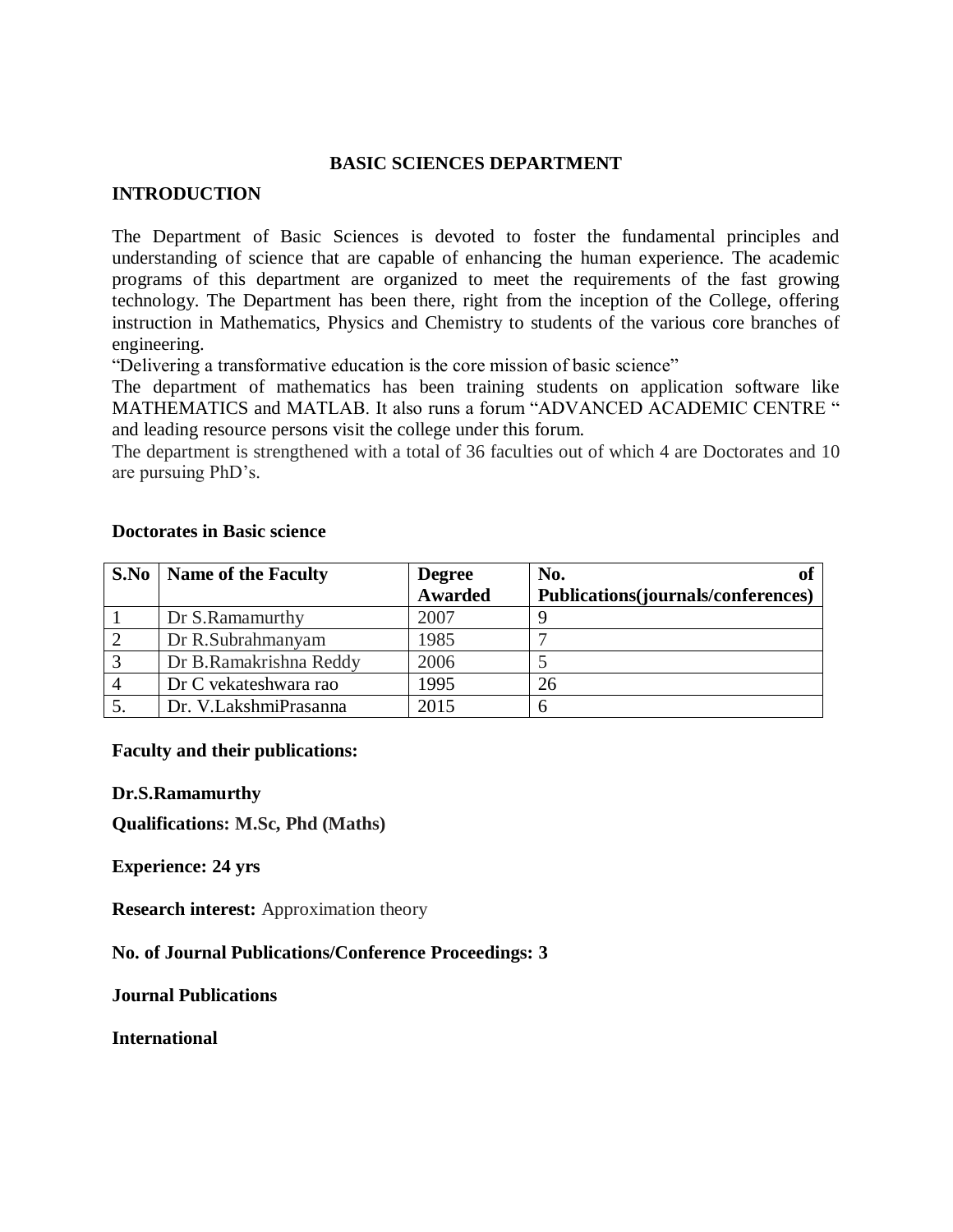- **1.** International Journal, **Parametric fitting of non function like curves by minmaxtion and minaddition** International Journal Of scientific & Innovation Mathematical research (IJSIMR) ISSN 2347-307X, 3/1/2014.
- **2.** Curvature **Presenting Piece Wise Approximation Of Closed Curves BY Minmaxtion** in International Journal Of Applied Mathematics &Statistical science (IJAMSS) ISSN 2347-307X,7/1/2014.
- **3. Connective Stem Determination by Minmaxion in** International journal of Modern Sciences and Engineering Technology(IJMSET) International journal of Modern Sciences and Engineering Technology(IJMSET) ISSN 2349-3755 ,14.

# **Dr. C. R. VENKATESWARA RAO**

# **Qualifications: M.Sc, Phd (chemistry) , POSTDOCTORAL**

### **Experience:** 18 yrs

**Research Interest:** 'Synthesis, Characterization and Superconductivity Studies of Single Crystals of High  $T_c$  Oxides and Fullerides'.

### **No. of Journal Publications/Conference Proceedings: 27**

### **Journal Publications**

### **International**

1. Growth, characterization and superconductivity studies on CaLaBaCu3O7-x single crystals, C.R.Venkateswara Rao, P.Murugakoothan, R.Jayavel, C.Subramanian and P.Ramasamy, J.Mater.Sci.Lett., 11 (1992) 145-147.

2. Growth of CaLnBaCu3O7-d (Ln=La, Pr and Nd) single crystals by the flux technique, C.R.Venkateswara Rao, P.Murugakoothan, R.Jayavel, C.Subramanian and P.Ramasamy, Supercond.Sci.Technol., 6 (1993) 443-446.

3. Tunneling studies on single crystals of superconducting Bi2Ca1-xYxSr2Cu2O8+y H.Srikanth, A.K.Raychaudhuri, C.R.Venkateswara Rao, P.Ramasamy, H.N.Aiyer and C.N.R.Rao, Physica C 200 (1992) 372-376.

4. Structural and crystal field studies on a single crystal of PrBa2Cu3O7-x , S.Uma, T.Sarkar, M.Seshasayee, G.Rangarajan, C.R.Venkateswara Rao and C.Subramanian, Solid State Comm., 87 (1993) 289-293.

5. Growth of YBCO and NBCO single crystals, P.S.Kumar, R.Jayavel, P.Murugakoothan, C.R.VenkateswaraRao, C.Subramanian and P.Ramasamy, Mod.Phy.Lett.B, 4 (1990) 1289-1294.

6. Preparation and characterization of BiSrCaCuO through glassy route, R.Jayavel,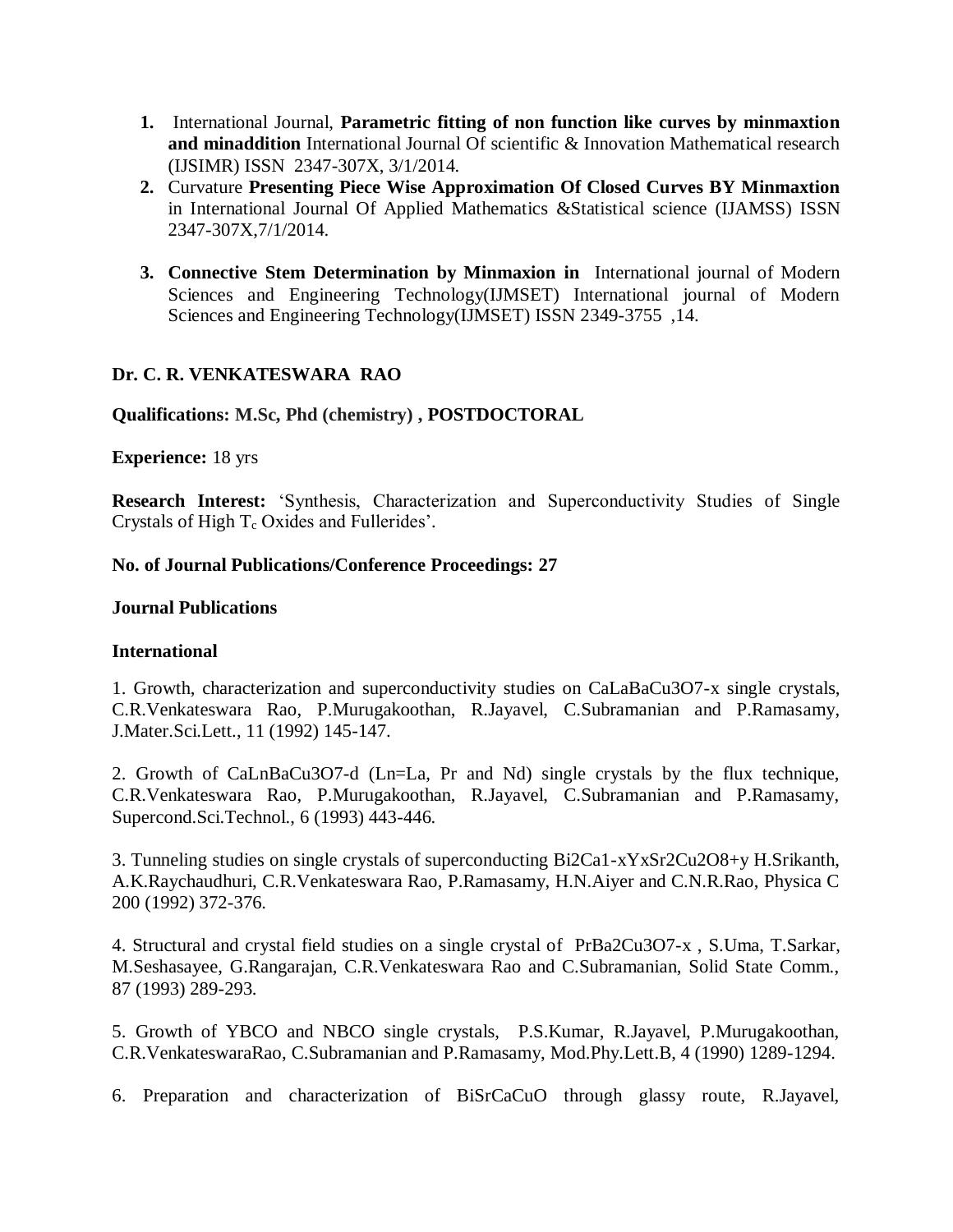P.Murugakoothan, C.R.Venkateswara Rao, C.Subramanian, P.Ramasamy, A. Chakravarti, R.Ranganathan and A.K.Raychaudhuri, Solid State Comm., 79 (1991) 421-424.

7. Growth and morphology studies of La2-xSrxCuO4 single crystals, R.Jayavel, P.Murugakoothan, C.R.Venkateswara Rao, C.Subramanian and P.Ramasamy, Mat.Res.Bull., 26 (1991) 945-950.

8. Growth and characterization of Bi2Sr2CaCu2-xNixO8 single crystals, P.Murugakoothan, R.Jayavel, C.R.Venkateswara Rao, C.Subramanian and P.Ramasamy, Mod.Phy.Lett. B 5 (1991) 1989-1995.

9. Superconductivity and morphological studies on Bi2Sr2CaCu2O8 single crystals grown from stoichiometric and nonstoichiometric melts, R.Jayavel, P.Murugakoothan, C.R.Venkateswara Rao, C.Subramanian, P.Ramasamy, B.V.Kumarasamy and A.V.Narlikar, Bull.Mater.Sci., 14 (1991) 1343-1348.

10. Growth and characterization of Bi2Sr2CaCu2Oy by floating zone method, P.Murugakoothan, R.Jayavel, C.R.Venkateswara Rao, C.Subramanian and P.Ramasamy, Mat.Chem.Phys., 31 (1992) 281-284.

11. Crystal growth of high temperature superconductors, R.Jayavel, P.Murugakoothan, C.R.Venkateswara Rao, C.Subramanian and P.Ramasamy, Indian J.Pure and Appl.Phys., 30 (1992) 502-510.

12. Textured growth and orientation dependence of hardness measurement on superconducting Bi2Sr2CaCu2Oy, P.Murugakoothan, R.Jayavel, C.R.Venkateswara Rao, C.Subramanian and P.Ramasamy, J.Mat.Sci.Lett., 11 (1992) 1650-1652.

13. Growth of large size single crystals and whiskers of Bi2Sr2CaCu2O8 by step cooling method, R.Jayavel, C.Sekar, P.Murugakoothan, C.R.VenkateswaraRao, C.Subramanian and P.Ramasamy, J.Crystal Growth, 131 (1993) 105-110.

14. Growth of superconducting Bi2Sr2CaCu2O8 single crystals using K2CO3 flux, R.Jayavel, P.Murugakoothan, C.R.Venkateswara Rao, C.Subramanian and P.Ramasamy, Supercond.Sci.Technol. 6 (1993) 349-352.

15. Growth and characterization of bulk-textured Bi2Ca1-xYxSr2Cu2O8 by the float zone technique, P.Murugakoothan, R.Jayavel, C.R.Venkateswara Rao, C.Subramanian and P.Ramasamy, Supercond.Sci.Technol., 7 (1994) 367-371.

16. Growth of large size twin free YBa2Cu3O7-x single crystals by a temperature gradient, R.Jayavel, P.Murugakoothan, C.R.Venkateswara Rao, C.Subramanian and P.Ramasamy, J.Crystal Growth, 137 (1994) 273-277.

17. Growth and characterization of C60 single crystals from pure C60 and fullerite, C.Sekar, C.R.Venkateswara Rao and C.Subramanian, Fullerene Sci.Technol. 3 (1995) 343-358.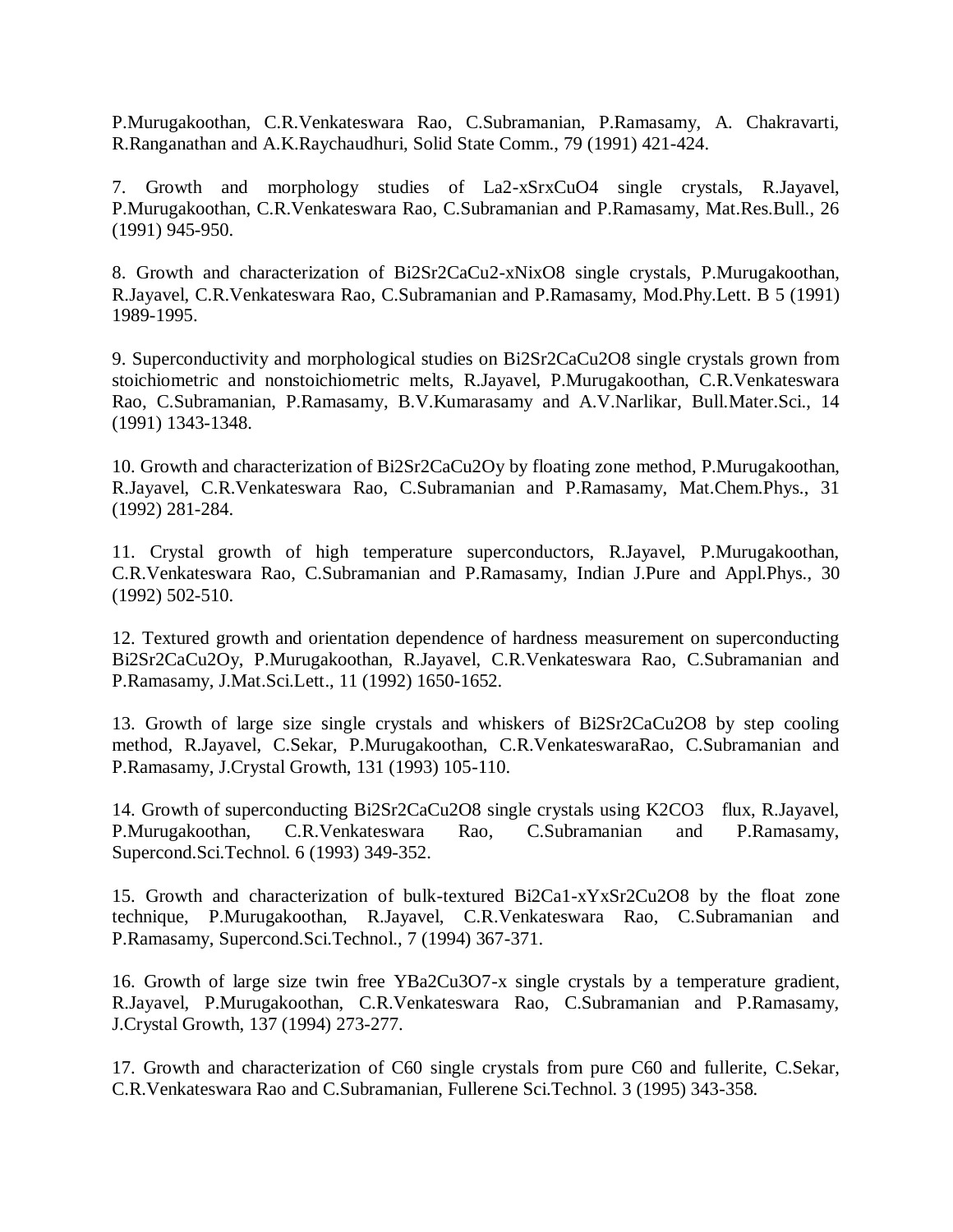18. Growth of C60 single crystals from cyclohexane and vapour and their characterization, C.Sekar, C.R.Venkateswara Rao and C.Subramanian, Phys.Stat.Sol.(a) 151 (1995) 9-15.

19. Magnetic and transport studies on RIrAl (R=Y, La, Ce, Pr and Nd) compounds : mixedvalent behaviour of CeIrAl, N.Harish Kumar, Latika Menon, C.R.Venkateswara Rao, S.K.Malik, P.Raj, A.Sathyamoorthy and K.Shashikala, Solid State Comm., 109 (1999) 345-349.

20. Synthesis and properties of bitetraselenafulvalene, Masahiko Iyoda, Kenji Hara, C.R.Venkateswara Rao, Yoshiyuki Kuwatani, Kazuo Takimiya, Atsushi Morikami, Yoshio Aso, and Tetsuo Otsubo, Tetrahedron Letters, 40 (1999) 5729-5730.

21. The hydriding behaviour of UFe1-xNixAl system  $(0 \lt x \lt 0.75)$  and magnetic studies onUFe1-xNixAlH0.8 P.Raj, A.Sathyamoorthy, K.Shashikala, N.Harish Kumar,C.R.Venkateswara Rao and S.K.Malik, J.Alloys Compd. 296(1-2), 20-26 (2000).

22. Hydride phases, structure, and magnetic properties of UNiAlHy system P. Raj, K. Shashikala, A. Sathyamoorthy, N. Harish Kumar, C. R. Venkateswara Rao, and S. K. Malik., Phy.Rev. B B 63 (2001) 94414-1

23. CeIrGaHy system : Hydrogen induced structural and valence change P. Raj,K.Shashikala, A. Sathyamoorthy, C. R. Venkateswara Rao, and S. K. Malik., Solid State Comm.,120 (2001) 375-378

24. U(Fe1-xNix)AlHy system : new hydride phases, structural and magnetic properties, P. Raj, K. Shashikala, A. Sathyamoorthy, N. Harish Kumar, C. R. Venkateswara Rao, and S. K. Malik., Physica B, 312-313 (2002) 885-887

25. Hydriding of the mixed-valent compound CeRhIn: structural and magnetization studies, P. Raj, K. Shashikala, A. Sathyamoorthy, C. R. Venkateswara Rao, D.Kundaliya and S. K. Malik., J.Alloys Comp. 345 (2002) L1-L3

26. Spin pseudogap in La2-xSrxCuO4 studied by neutron scattering, C.H. Lee, K. Yamada, H. Hiraka, C.R. Venkateswara Rao, Y. Endoh, Phys.Rev.B, 67, 134521 (2003)

27. Crystallization of self-assembled polyoxovanadate nano-clusters by diffusive mixing of  $VO^{2+}$  and  $VO_4^{3-}$  in aqueous medium (submitted).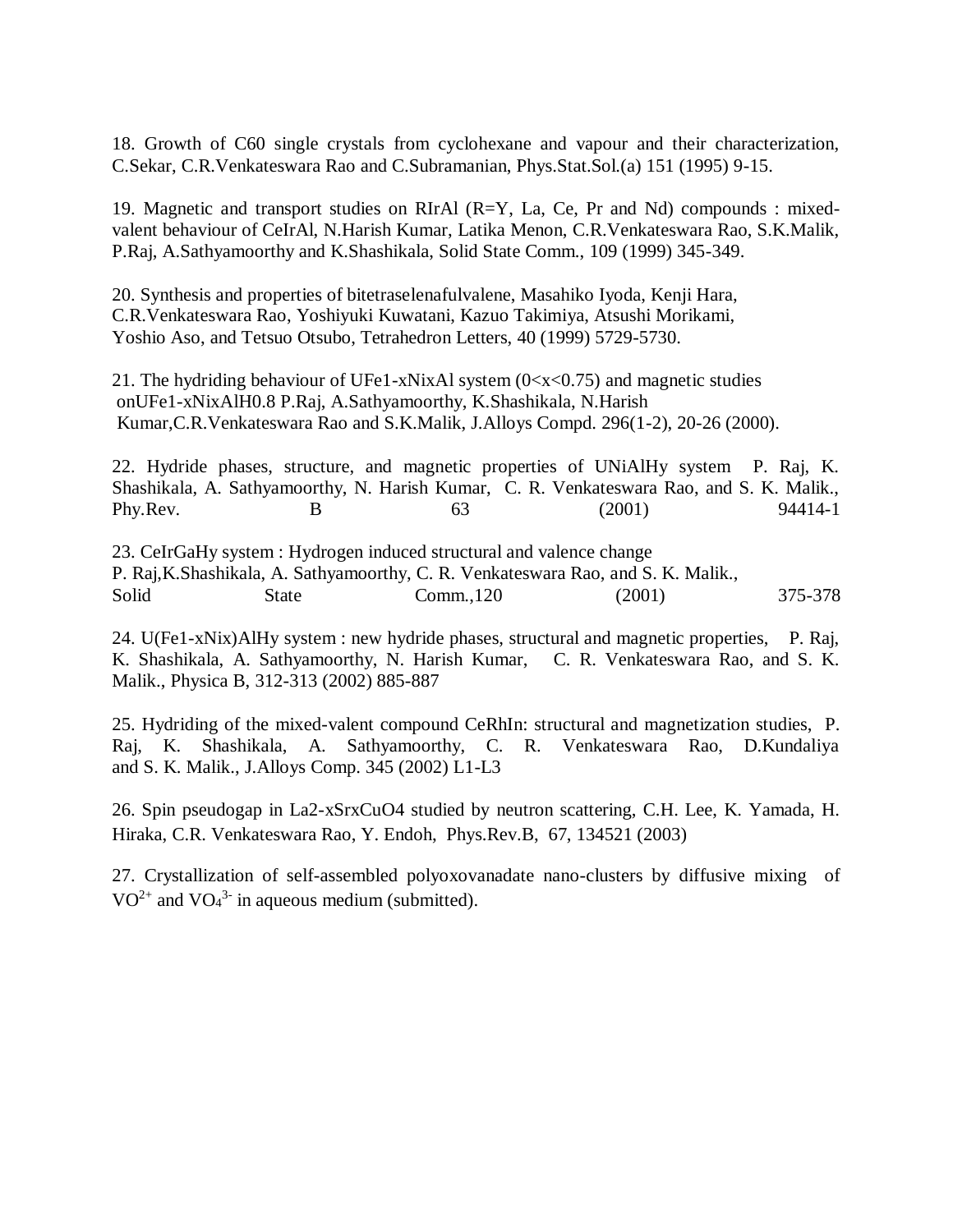**V.N.RamaDevi Qualifications :** Ph.D



**Experience: 14 years Research Interest:** Queuing theory **No. of Journal Publications/Conference Proceedings: International**

- 1. Rama Devi V.N and Chandan.K. Optimal Strategy Analysis of Two-Phase, N-Policy of M/EK/1 Queuing System with System Break -Downs and Balking, International Journal of Sciences: Basic and Applied Research (IJSBAR) ISSN 2307-4531 *(IJSBAR) (2014) Volume 16, No 1, pp 455-474*
- 2. Rama Devi V.N and Chandan.K. Optimal control of two-phase MX/Ek/1 queueing system with server Start-up, N-Policy, unreliable server and Balking, International Journal of Scientific and Research Publications, Volume 4, Issue 6, June 2014 1 ISSN 2250-3153, Volume 4, Issue 6, June 2014.
- 3. Rama Devi V.N and Chandan.K. Optimal Control of Two-Phase MX/M/1 Queueing System with Server Start-Up, N-Policy, Unreliable Server and Balking, The International Journal Of Science & Technoledge (ISSN 2321 – 919X), Vol 2 Issue 5 May, 2014,pp 214-226
- 4. Rama Devi V.N and Chandan.K. Optimal control of two-phase M/M/1 queueing system with server Start-up, N-Policy, unreliable server and Balking, The International Journal Of Engineering And Science (IJES) || Volume || 3 || Issue || 4 || Pages || 59-69 || 2014 || ISSN (e): 2319 – 1813 ISSN (p): 2319 – 1805

# **Conference Proceedings**

# **International**

1. Presented a paper in International conference on STATISTICS&INFORMATION TECHNOLOGY FOR A GROWING NATION from 22 Nov-2 Dec,2014, Sri Venkateswara University,Tirupati,A.P.

# **National**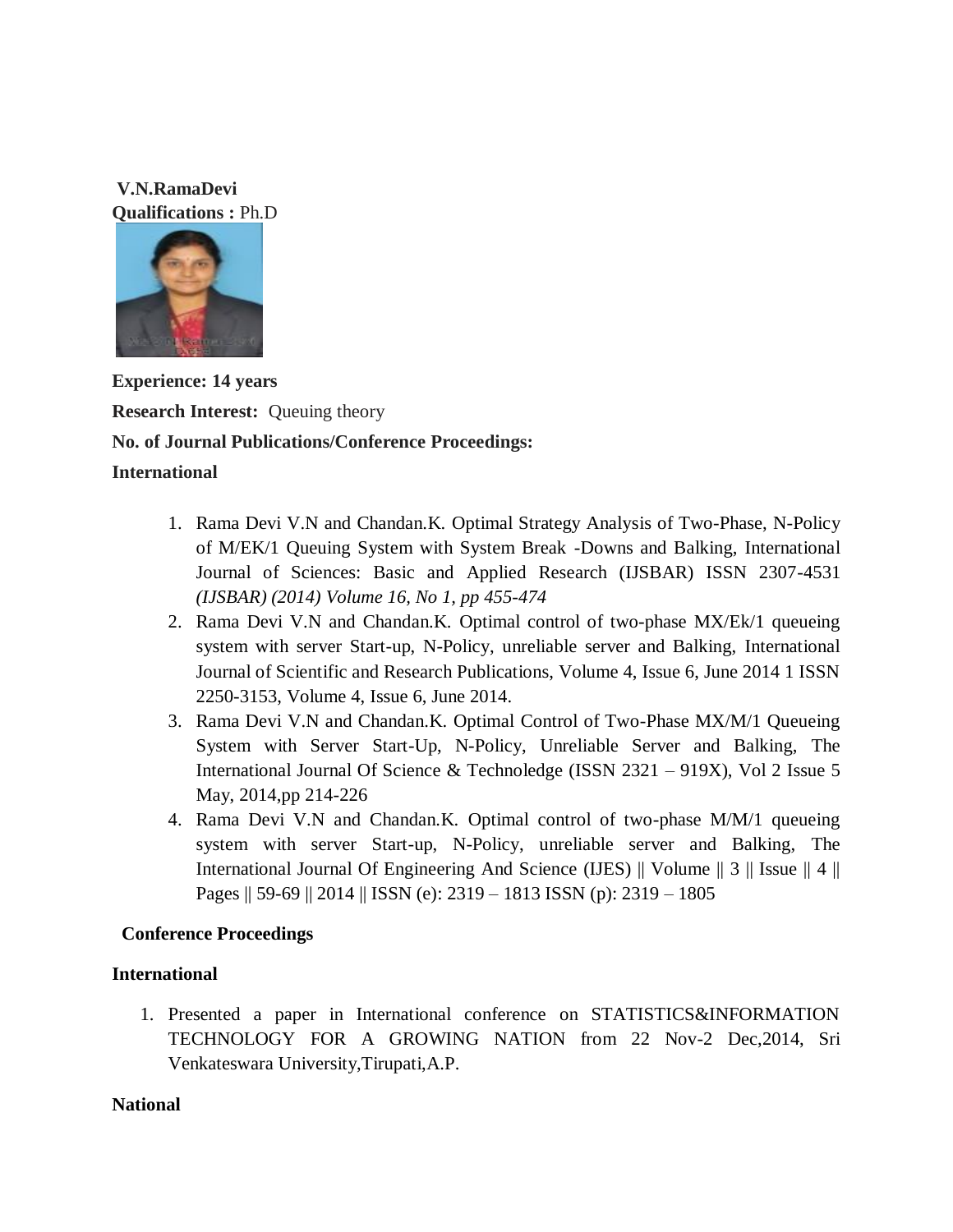**1.** Presented a paper in National conference on "Mathematical And Applications-2011",Dhule, Maharashtra,India.

### **Mr.M.Sreedhar, Associate Professor, Dept. of Physics**

**Qualifications: Ph.D** (Physics) (JNTU-H, in progress, Registered 2010), **M.Tech** (Energy Management) (SVU Tirupati-2002), **M.Sc** (Solid State Physics)(Acharya Nagarjuna University-2000).

**Experience:** 14+ Years

**Research interest:** Solid State Physics, Electromagnetism, Materials Science .

#### **Journal Publications: International: 1**

1. Sridhar Mandava, Subrahmanyam Ramachandrula and Aparna Yarramareddy **"Effect of Thermal Treatment of a Ferro Magnetic Core on Induced EMF" , International Journal "Procedia Materials Science", Elsevier, ISSN** 2211-8128,Vol 6, April 2014, PP: 436-443.

### **National Conference Proceedings: 6**

- 1. **Magneto Electric Effects due to Ferromagnetic Material"** at the First **National Conference on Applied Physics and Materials Science, ISBN** 978-93-82570-10-3,PP: 165-167, July 2013 organized by Department of Physics, Vasavi College of Engineering on  $19^{th}$  &  $20^{th}$  July 2013.
- 2. **Sridhar Mandava,** Subrahmanyam Ramachandrula and Aparna Yarramareddy "**Thermal variation of Induced EMF and Permeability in a Ferro magnetic Material"** at the Third **National Conference on Applied Physics and Materials Science, ISBN** 978-93-82570-64-6,PP: 107-109, August 2015 organized by Department of Physics, Vasavi College of Engineering on 7-8<sup>th</sup> August 2015.
- 3. J Kishore Babu, **Sridhar Mandava** and KVR Murthy **"Luminescence Studies of BaY2O4: Eu Phosphor"** at the Third **National Conference on Applied Physics and Materials Science, ISBN** 978-93-82570-64-6,PP: 117-120, August 2015 organized by Department of Physics, Vasavi College of Engineering on 7-8<sup>th</sup> August 2015.

**Sridhar Mandava,** Subrahmanyam Ramachandrula, Aparna Yarramareddy and J Kishore Babu **"Heating Effects of Nickel on the Induced EMF and Effective Resistance of Secondary coil"** at the First **National Conference on Materials For Specific Applications, ISBN** 978-81-929088-4-7,PP:123-125, March 2016 organized by Department of

- 4. **Sridhar Mandava,** Subrahmanyam Ramachandrula and Aparna Yarramareddy **"Thermo** Physics, GRIET on 29-30<sup>th</sup> March 2016.
- 5. K Rama Krishna, **Sridhar Mandava**, K Vijaya Kumar and D Ravinder **"Magnetic Properties of Copper Zinc mixed ferrite nano particles synthesized by citrate precursor method"** at the First **National Conference on Materials For Specific Applications, ISBN** 978-81-929088-4-7,PP:80-82,March 2016 organized by Department of Physics, GRIET on 29-30<sup>th</sup> March 2016.

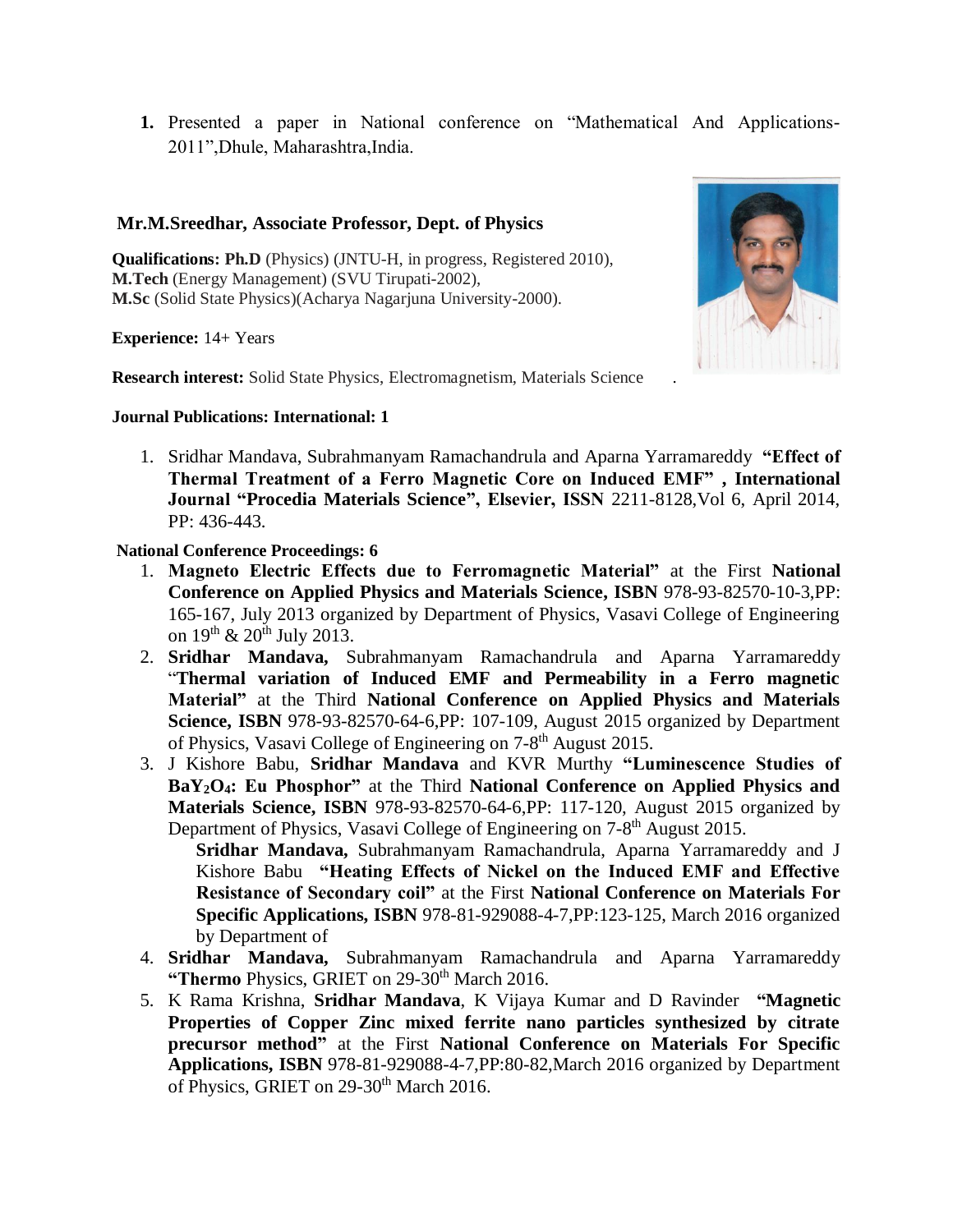6. J Kishore Babu, **Sridhar Mandava**, A.S.Sai Prasad and KVR Murthy **"Photoluminescence Studies of Eu doped CaAl2O<sup>4</sup> Phosphor"** at the First **National Conference on Materials For Specific Applications, ISBN** 978-81-929088-4-7,PP:115- 118, March 2016 organized by Department of Physics, GRIET on  $29-30$ <sup>th</sup> March 2016.

### **K.Vagdevi, Assistant Professor of Physics**



**Qualifications:**Ph.D(Physics)(JNTUA,inprogress,Registered 2010),M.Tech (Space Tech&Applicatios)(S.V.U,2003),M.Sc (SVU,2001).

**Experience:** 10 years

**Research Interest:** Condensed Matter physics, Fiber optics

### **No. of Journal Publications/ Conference Proceedings:** 10 **Journal Publications:**

- **1.** K.Vagdevi "First Principles Study of Interactions of Graphene Layer Adsorbed with Beryllium" International Journal of Advanced Research in Physical Sciences, ISSN:2349- 7882, 01-07-2015.
- **2.** K.Vagdevi "Study of Strucutural,Electronic and OPTICAL PROPERTIES OF PURE GRAPHENE and GRAPHENE ADSORBED WITH BERYLLIUM ATOMS FORM DFT CALCULATIONS", International Journal of Atoms and Molecules, ISSN: 2277- 1247, 01-06-2015.

### **Conference Proceedings**

### **International:**

- 1. K.Vagdevi "Negative Differential Conductance in Graphene Layer adsorbed with Beryllium", Materials today Proceedings,Elsevier Publications, GRIET, Hyderabad June 30, 2016
- 2. K.Vagdevi "First Prinicple study of Tunable band gap in Bilayer Graphene (BLG)", Materials today Proceedings,Elsevier Publications, March 30, 2015, MLRIT, Hyderabad.

### **National**

- 1. K.Vagdevi, "A study on interaction between Bilayer Graphene and SiO2 surface using DFT Calculations" Proceedings of National Conference on Materials for Specific Applications. 29-30 March 2016,GRIET,Hyderabad.
- 2. K.Vagdevi, "Photo Degradation of Methylene Blue in Water:using Al2o3 Nanoparticles" Procedings of second National Confernce on water, Environment and Society at JNTU Hyderabad (2015).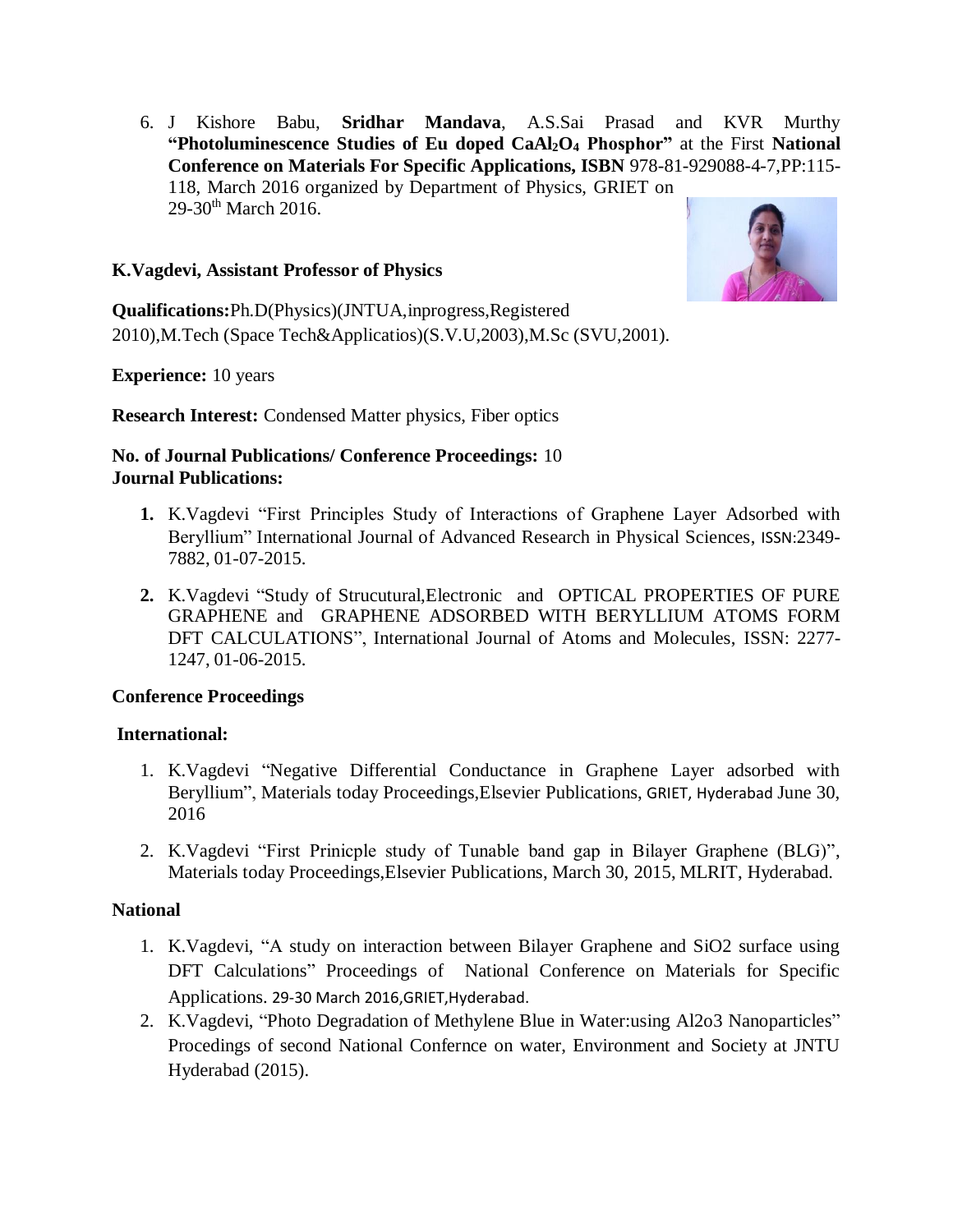- 3. K.Vagdevi, "Study of Negative Differential Conductance in Graphene Layer Adsorbed with SnCl4 by using DFT Calculations" Proceedings of Third National Conference on Applied Physics and Materials Science. Aug 7 2-8015.Hyderabad.
- 4. K.Vagdevi, "DFT Calculation of SnCl4 adsorption on graphene" in Proceedings of Second National conference on Applied Physics and material Science ISSN 978-93- 82570-37-01-2, August 2014.Hyderabad.
- 5. K.Vagdevi, "Analysis of Polarised modes in Silica Fibers" Proceedings of National Conference on Applied Physics and Materials Science. July 19-20 2013
- 6. K.Vagdevi, "Glass embedded Nano particles" in National Conference at JNTUH, 2012.

# **Dr. V. Lakshmi Prasanna, Associate Professor of English**



**Qualifications: M.A., M.Ed., Ph. D.** 

**Experience: 24** years

**Research Interest: Indian Writing in English** 

**Journal Publications / Conference Proceedings:** 

### **National Publications:**

1. Dr.V. LakshmiPrasanna, Paper published in National Journal 'Triveni', -"Images of Women in the Novels of Nayantara Sahgal" March 2011

**International publications:**

**2. Indian Writing in English: Objectives and Achievements**, volume: 7, Issue: 1, June 2014, ISSN 0972-0901, Cyber Literature: The International online Journal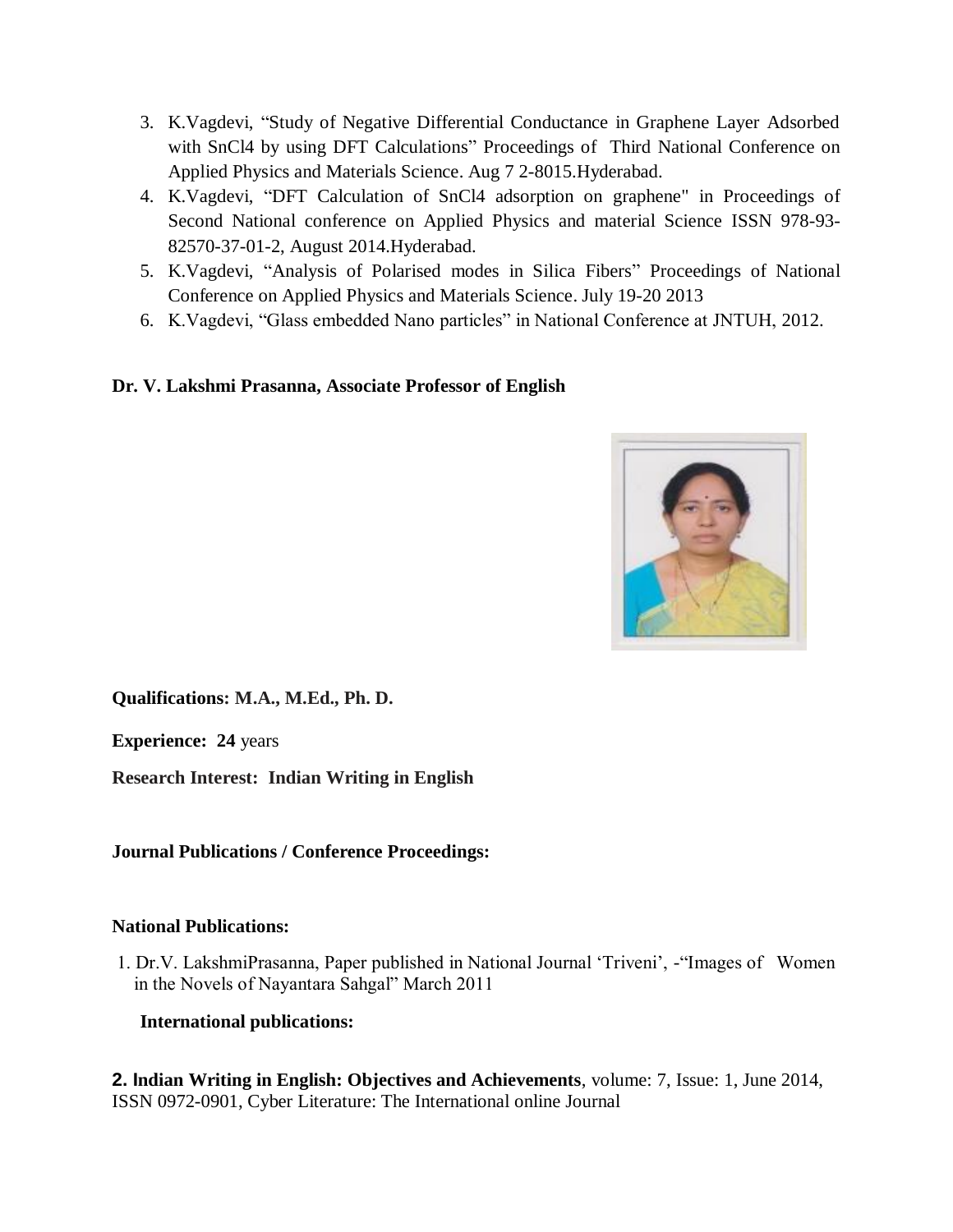- 3. **Nayantara Sahgal's Place In Indo-English Novel,** Volume: 7 Issue: 1 (June 2014) ISSN 0972-0901 Cyber Literature: The International Online Journal
- 4. "**Metaphor, Image and symbol in the poetry of Robert Frost"** IJELLH ISSN 2321-7065, Aug 2014, Impact Factor 2.317
- 5. **Gandhi an Ideology-Its impact on Nayantara Sahgals Thinking** IJELR ISSN 2349- 9451. Dec-2014.

6.

## **International Conferences:**

- **7.** Dr. V. LakshmiPrasanna Paper Presented on "Teaching of English as a Second Language – a point of view" in International Seminar on Applied Linguistics conducted by ANU, Guntur (15-18 Dec 2010)
- 8. Dr. V. LakshmiPrasanna, Participated and Paper Presented in Three-Day International Conferences conducted by English and Foreign Languages university, Hyderabad on English Language Teacher Education in a Diverse Environment in Collaboration with British Council 2010, 2011&2013
- **9.** Dr. V. LakshmiPrasanna, Pper Presented on " The Role of Email in the communication process**- Netiquette in** International **Elt@I Rajastan Conference on Interfacing Language, Culture &Technology BITS Pilani, Rajastan.(8-9, Oct)**
- 10. Dr.V. LakshmiPrasanna, Paper Presented on "The Role of Technology in Project-Based learning" in World Conference on Applied science, Engineering &Technology at GITAM University, Hyd.( 8 March,2013).
- 11. Dr. V. LakshmiPrasanna, Paper Presented on "The Importance of Partition Literature in Indian Writing in English" in the International Conference on English Language and Literature: Readings and Reflections at GITAM University, Hyderabad on 7&8 August, 2015.
- 12. Dr. V. LakshmiPrasanna, Paper Presented on "The Importance of Cross Cultural Communication in an Organization." at the International & Interdisciplinary Conference on Language,Literature Cultural Studies and Knowledge Resources (LLCSKR-2015) held at Vignan's University, Vadlamudi on 5&6 February,2015

### **National Conferences:**

- 13 . Dr.V. LakshmiPrasanna, Participated "National Practicum on Emerging Areas of Research in English Language &Literary studies" conducted by JNTUH (29 April, 2011).
- 14**. Dr.V. LakshmiPrasanna,** Paper presented on "The Role of Modern Communication-Industry",a National Conference on **The Frontiers of English Literature &The Patterns of English Language Teaching**(9 - 10 November 2012)Organized by Discipline of English Studies, Dept. of M & H ,Mahatma Gandhi Institute of Technology Gandipet, Hyderabad &ELTAI, Hyderabad Chapter.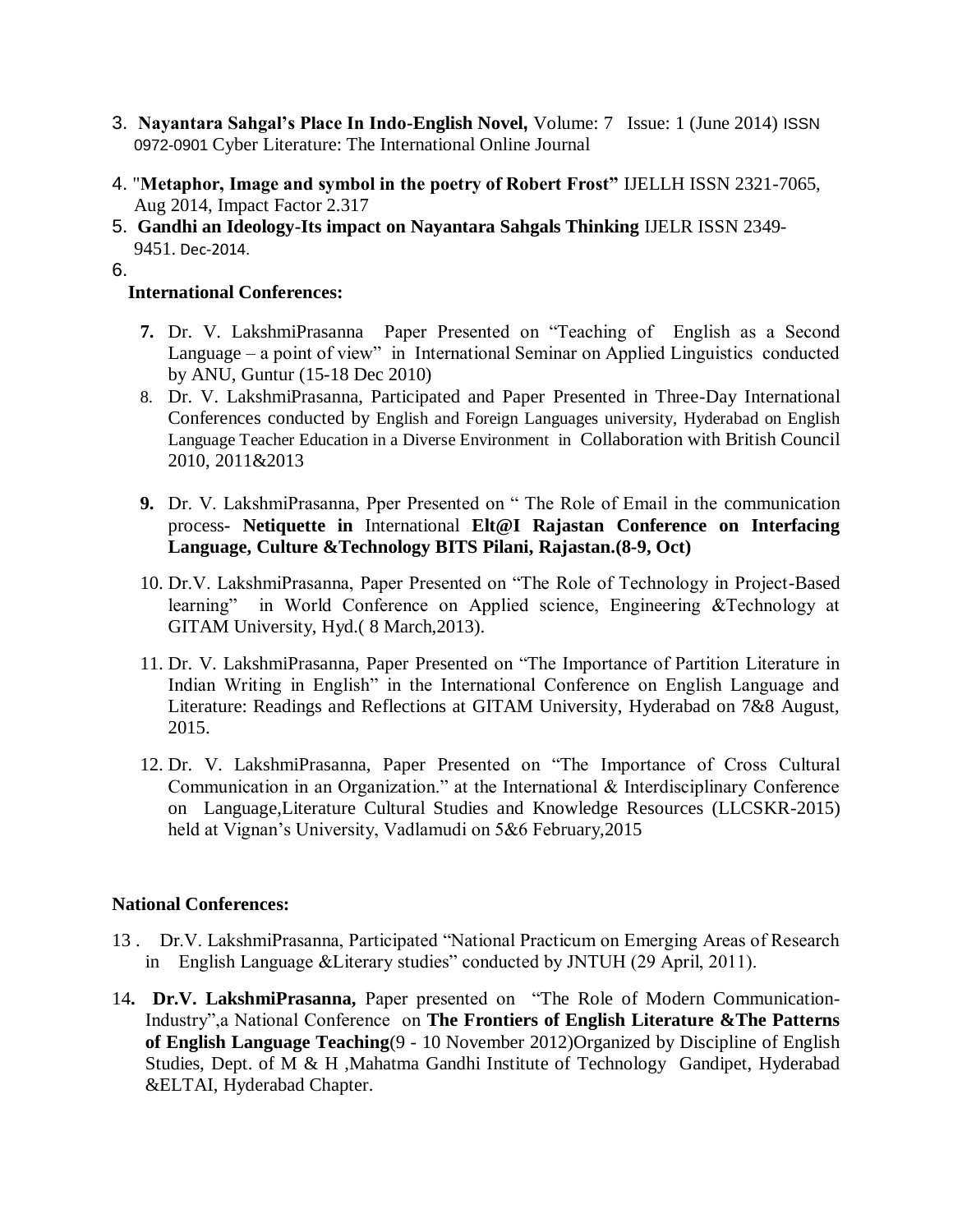- **15. Dr. V. LakshmiPrasanna,** Paper presented on "Evaluation Tools in Education", a National Conference On 'A **Paradigmatic shift in ELT: Empowerment of the English Classroom**' (1&2 February2013) conducted by Vasavi college of Engineering, Ibrahimbagh, Hyderabad.
- 16*.* **Dr. V. LakshmiPrasanna** , Paper presented on "Higher Order Thinking Skills in Education**"**, a National Conference on **Rethinking the Role of Humanities in Technical Education Pedagogies and Possibilities** (October 18-19, 2013) Organized by Department of Languages and Humanities BITS, Pilani, Hyderabad campus.
- 17. Dr .V. LakshmiPrasanna, Participated in a two day National Symposium on "Teacher-Text-Student Interaction" during 13-14 December 2013 at JNTUH,Hyderabad.

# **Certifications**

- 18. Dr. Vaidana Lakshmi Prasannacompleted ET601TX Educational Technology for Engineering Teachers, an online Certificate Course of study offered by IIT Bombay X during Jan.-Mar.2016
- 19. Dr. Vaidana Lakshmi Prasanna completed *WHS791x: Technical Communication for Scientists and Engineers*, an online Certificate Course of study offered by IIT Bombay X during Nov.-Dec.2015
- **20. Dr. Vaidana Lakshmi Prasanna completed FDPICT001x: Use of ICT in Education for Online and Blended Learning, an online Certificate Course of study offered by IIT Bombay X during April -Aug2016**

# **WorkShops**

- 1. Dr. Vaidana Lakshmi Prasanna Participated in the one day Faculty Development Programme on Effective Methods of Teaching for Engineering Faculty, organized by Institute of Public Enterprise (IPE), Hyderabad, held on14 October 2012 at Hyderabad.
- 2. Attended NASSCOM workshop at JNTUH, 2Sep to Sep 6, 2013 Hyderabad.



**Rekha P.M, Assistant Professor in English**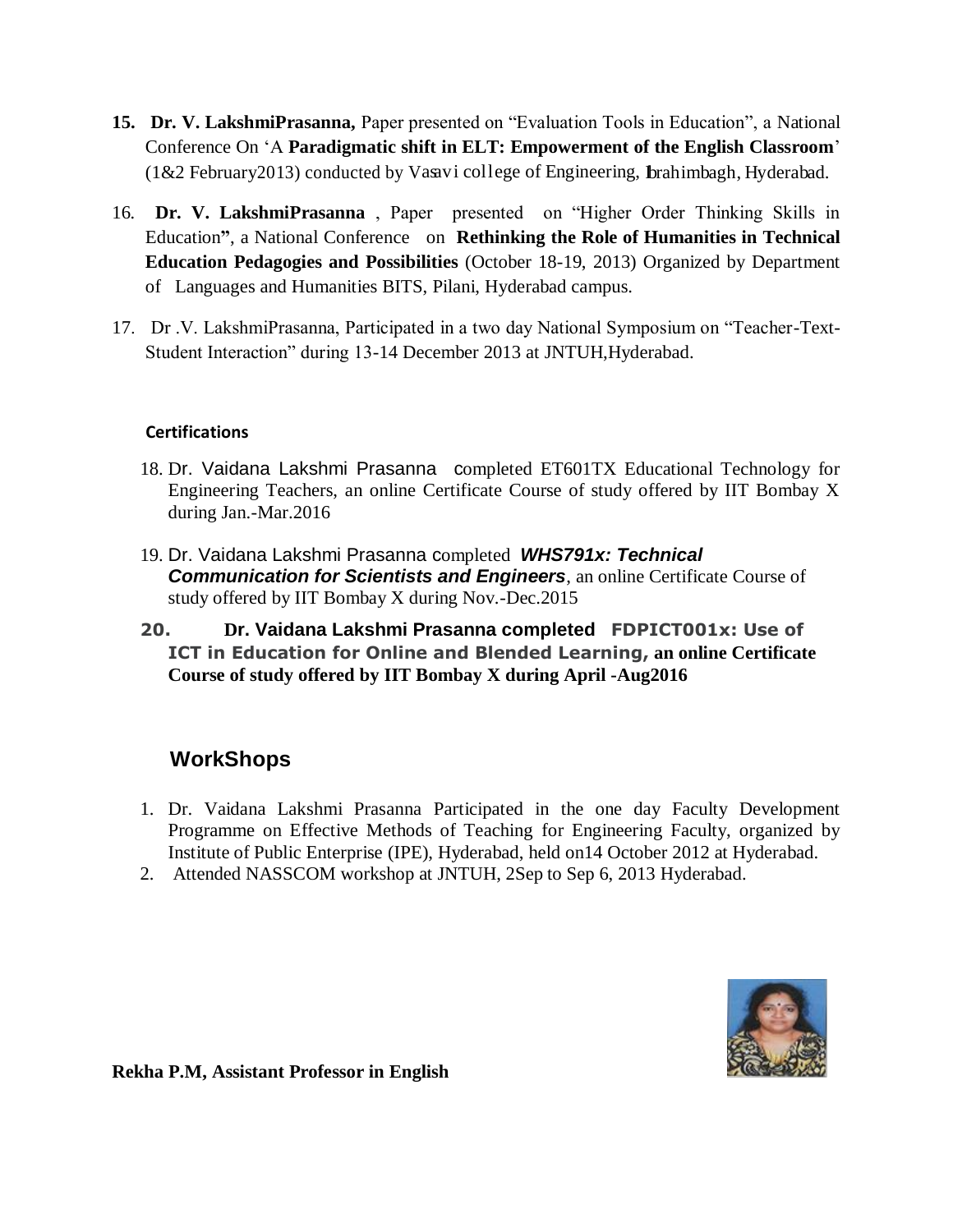**Qualifications :**Ph.D (JNTUH Reg.2012) M.A Literature( Osmania University, Hyderabad, 2001) ,B.A Literature (Mahatma Gandhi University, Kerala,1996 )**.**

**Experience:** 13+ years

**Research Interest:** American Literature

# **Conference Proceedings In ternational**

1. Participated in the Three Days International Conference conducted by British Council and English Foreign Languages university, Hyderabad on English Language Teacher Education in a Diverse Environment in 2013

No.Of Journal publications

2. Rekha.P.M, **Human Circumscription in decoding the sense of grace :A Study of O'Connor's short stories "The River" and "A Temple of the Holy Ghost " Literacy endeavour** International Journal ISSN 0976299X 10/4/2015

# **P.Sujeetha Rao, Asst.Professorin English**

**Qualifications :**Ph.D ( Indian Literature pursuing, reg OU 2013), M.A Lit ( English Language Teaching) (OU Hyderabad-2003) , B.Sc (Computers) (OU Hyderabad-1997)

**Experience :**13 years

**Research Interest:** Modern Drama

**No. of Journal Publications/Conference Proceedings:** 01

**1. " The theme of Women Subjugation and Gender Inequality in Manjula Padmanabhan's play Lights out" in International Journal of English Language Literature and Humanities ,Vol III Issue IX pg 45-49, Nov 2015**

# **Certifications**

**1.** Post Graduation Certificate in Teaching English (EFLU Hyd-2006).

2. Certificate Programme in " **Enriching Soft Skills and Communicative Skills**" conducted by OUCIP,OU. (June 2013).

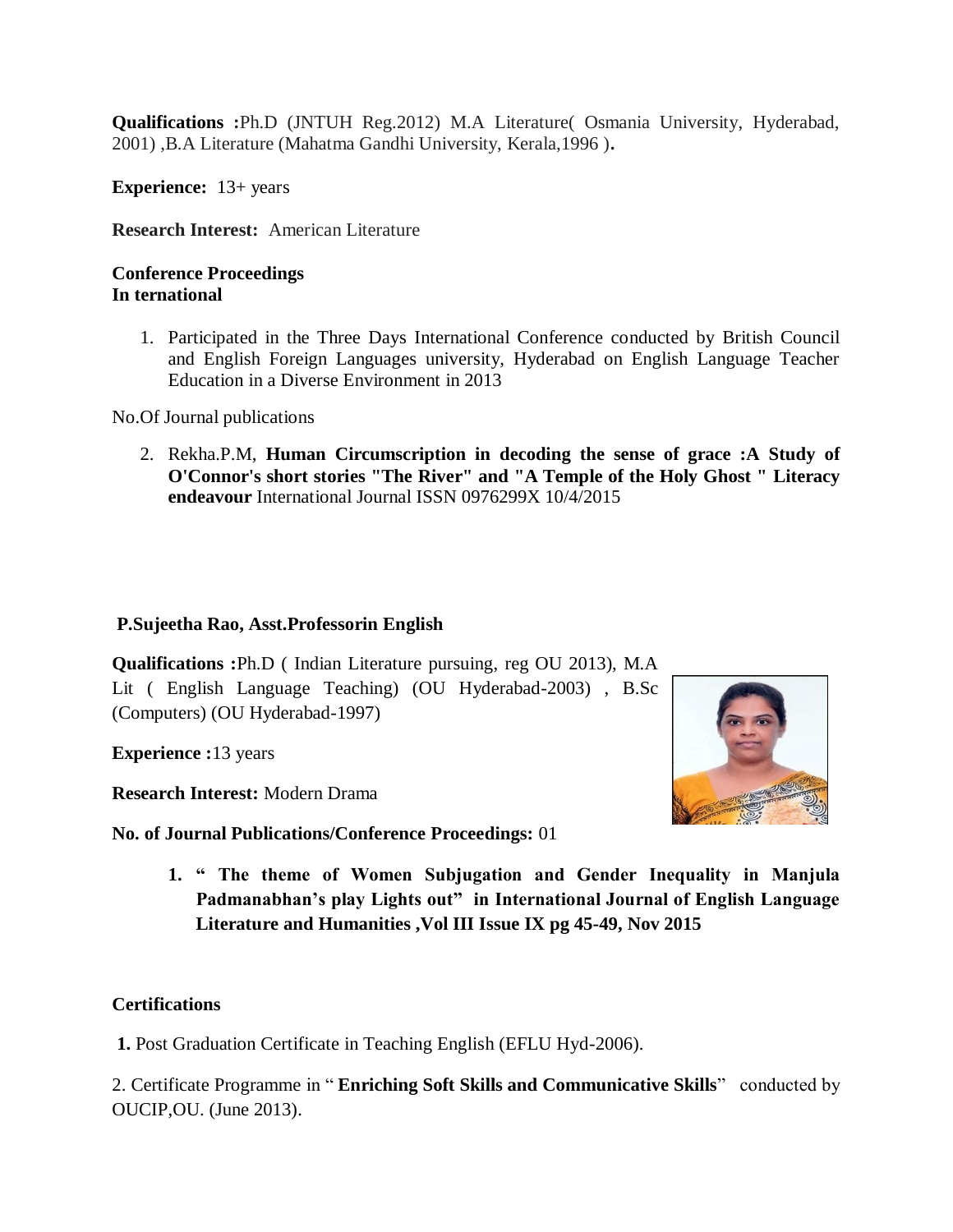# **Conference proceedings 03**

# **Journal Publications:**

# **International:**

1. " Women subjugation and gender inequality in Manjula Padmanaban's play Lights Out " in International Conference on English Language and Literature : Reading and Reflections conducted at GITAM University on 7-8 August 2015

# **National**

**1. "**The Frontiers of English Literature & The Patterns of English Language Teaching" organized by MGIT Hyd. (9 & 10 Nov, 2012). "English for Engineers acts as a tool to build a career"

# **International**

1. International Conferences conducted by EFLU in Collaboration with British Council 2010,2011&2013.

# **R.LakshmiKanthi**, **Asst**. **Professor in English**

**Qualifications :** PhD (English) (JNTU-H, in progress, Registered 2010), **PGCTE** (EFLU,Hyderabad),M.A(EnglishLitt.)(AndhraUniversity,1983),B.A(English Litt)(AU, 1981) **Experience: 28** years



**Research Interest:** Contemporary Indian Writing in English & Common wealth Literature

# **No. of Journal Publications/Conference Proceedings:** 4

**Conference Proceedings International** 

- 1. Lakshmi Kanthi R, '**JhumpaLahiri's "Unaccustomed Earth" : A panacea for multicultural and global inhabitants'**, An International Conference conducted by Osmania University Centre for International Programmes& Indian Society for Commonwealth Studies.
- **2.** International Conferences conducted by EFLU in Collaboration with British Council 2010,2011&2013

# **National**

1. Lakshmi Kanthi R , "**Portrayal of evolution of second –generation female immigrants: JumphaLahari's "Temporary Matter" and "Blessed House"** , a national conference on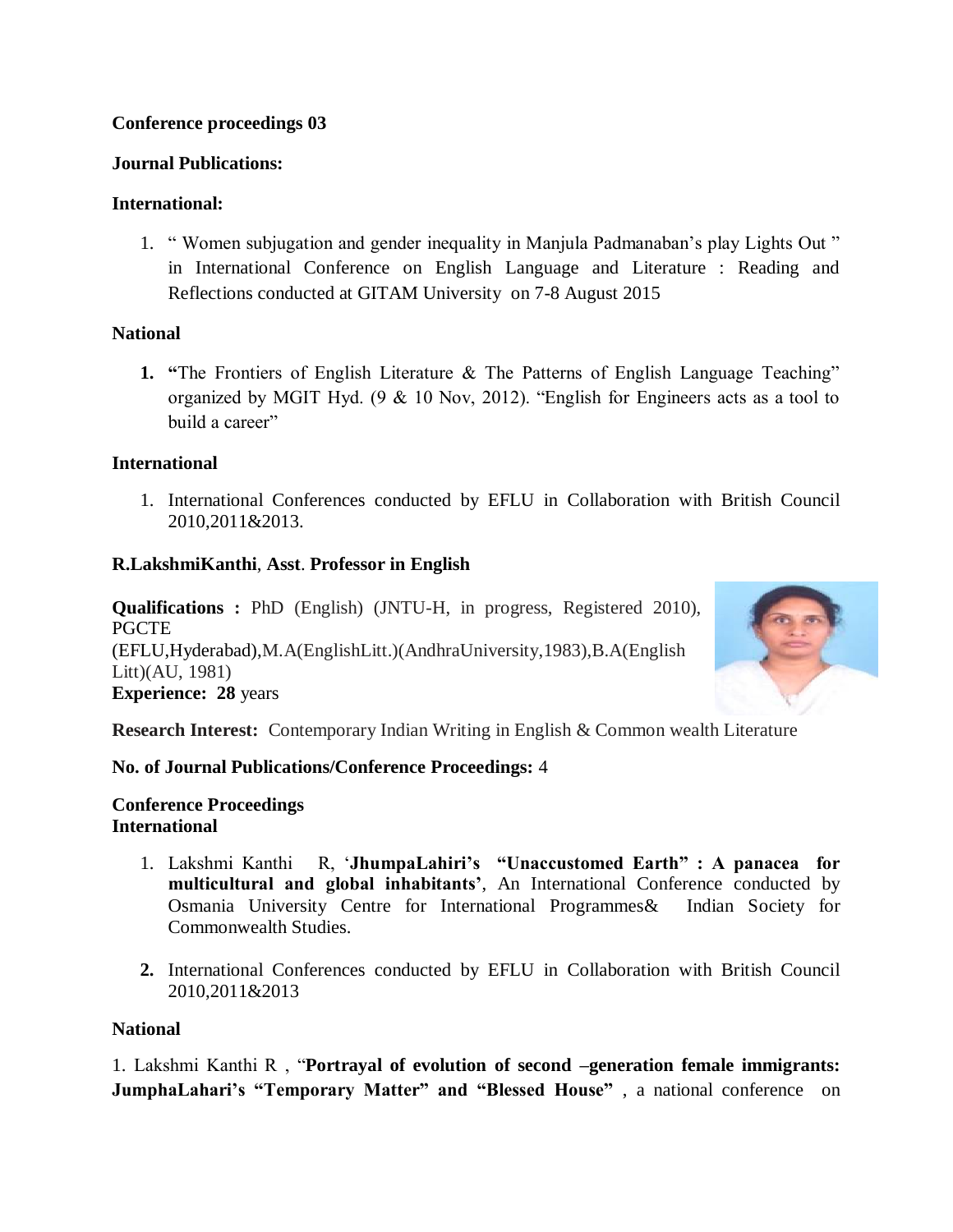**Rethinking the Role of Humanities in Technical Education Pedagogies and Possibilities** (October 18-19, 2013) Organized by Department of Languages and Humanities BITS Pilani, Hyderabad campus

2. Lakshmi Kanthi. R, "**Use of Internet in Teaching English Language**" -An **Analysis**, a national conference On '**A Paradigmatic shift in ELT: Empowerment of the English** Classroom'(1&2 February2013) conducted by VasavicollegeofEngineering, brahimbagh, Hyderabad.

3**.** Lakshmi Kanthi. R,**Significance of English and Employability Skills for Engineering Students,**a national conference on**The Frontiers of English Literature &The Patterns of English Language Teaching**(9 - 10 November 2012)Organized by Discipline of English Studies, Dept. of M & H ,Mahatma Gandhi Institute of Technology Gandipet, Hyderabad &ELTAI, Hyderabad Chapter

# **Mr. M. Aravinda Kumar, Asst. Professor in English**

#### **Qualifications:**

Ph.D (HRM, Acharya Nagarjuna University in progress, Registered in



2011), M.A. English Literature (Osmania University, Hyderabad in 2005), Post Graduate

Diploma in Communicative English (University of Hyderabad, 2008), B.A. English Literature

(Sri Krishna Devaraya University, Anantapur), M.Phil (ANU, Guntur 2010), MHRM (ANU,

Guntur 2008).

**Experience: 8** years

**Research Interest:** Training Practices

### **Journal Publications / Conference Proceedings: 3**

- 1. Participated and paper presented on "The influence of HRD in APTDC- An Analysis in a national conference conducted by Acharya Nagarjuna University, Guntur in 2008. (ISBN: 978-81-922783-3-9)
- 2. Partcipated and presented a paper on "Ethical practices in Hiring- Role Played by Various Hiring Authorities" in a national conference on "Management Practices in Global Perspective" at Yogi Vemana University, Kadapa in the year 2012.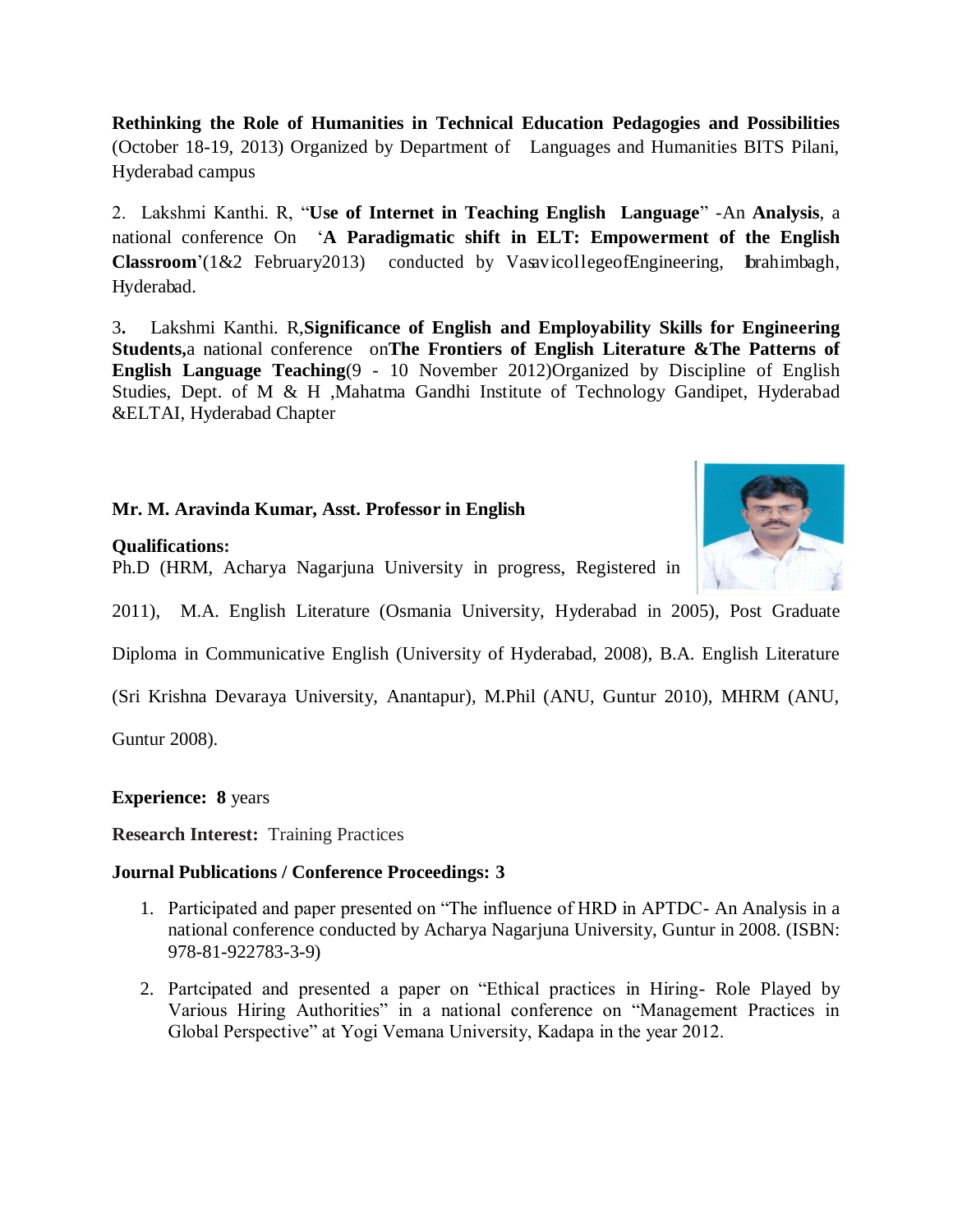3. Partcipated and presented a paper on "Recent Trends in HR of Indian Youth Segement: Adapting to Global Scenario" in a national conference on "Changing Scenario of HR in India" at Acharya Nagarjuna University, Guntur in 2012.

# **M.V.Sreekantha Reddy,**



### **Asst.professor (Mathematics-BS Dept)**

**Qualifications:**Ph.D(AppliedMathematics) (Rayalaseema University,Kurnool, in progress, Registered 2009), M.Sc(Tech) (Systems Theorey and Industrial Applications) (JNTU University, 1998), B.Sc (MPC) (SVU, 1995)

**Experience:** 15 years

**Research Interest:** Fluid Dynamics

# **No. of Journal Publications/Conference Proceedings:** 6

### **Journal publications**

### **International**

- 1. M.V.Sreekantha Reddy "**Effects of chemical reaction, radiation and thermo-diffusion on convective heat and mass transfer flow of a viscous dissipated fluid in a vertical channel with constant heat flux** "in Advances in Applied science Research,Pelagia Research Library,2012,3(5),pp :3032-3044,ISSN:0976-8610.
- 2. M.V.Sreekantha Reddy "**Effect of Hall Currents on The Convective Heat and Mass Transfer of a Viscous Electrically Conducting Fluid through a Porous Medium Confined in a Rotating Horizontal Channel in the Presence of Heat Sources**" in International Journal of Emerging trends in Engineering and Development, Issue 2,Vol.6,September 2012,pp :691-706,ISSN:2249-6149.
- 3. M.V.Sreekantha Reddy "**Effect of Chemical Reaction and Thermo-Diffusion on Non-Darcy Convective Heat and Mass Transfer Flow in A Vertical Channel With Heat Sources**" in International Journal of Mathematical Archive-3(9), 2012, pp:3380- 3392,ISSN:2229-5046.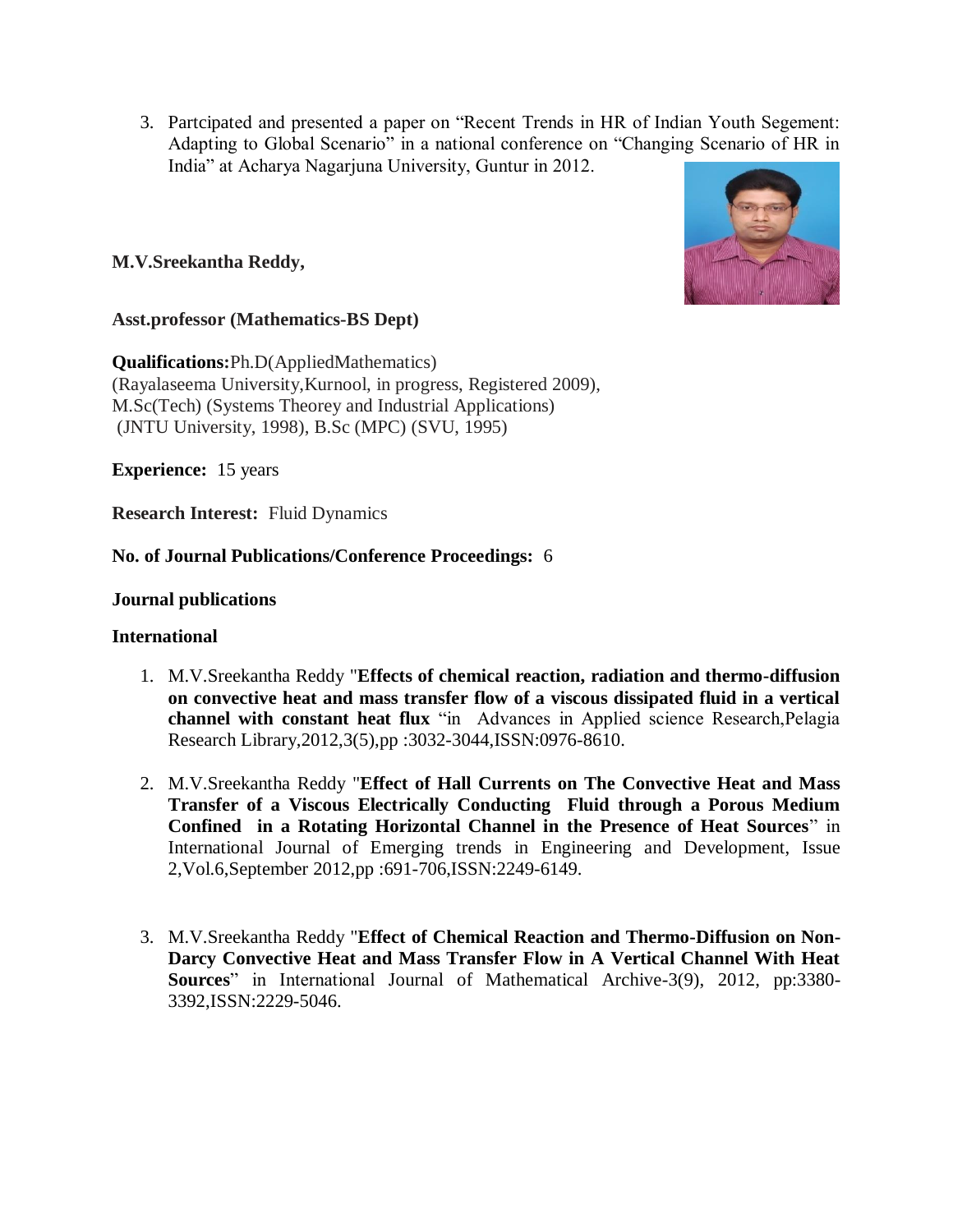### **Conference Proceedings**

### **National**

- 1. M.V.Sreekantha Reddy, ''**XVII congress of Andhra Pradesh Society For Mathematical Sciences and National Conference on Mathematical Modelling in Emerging Technologies** held from  $13<sup>th</sup> - 15<sup>th</sup>$  Feb 2009 at Malla Reddy Engineering College,Secunderabad
- 2. M.V.Sreekantha Reddy, ''**XVIII congress of Andhra Pradesh Society For Mathematical Sciences and National Conference on Mathematical Solutions Using Soft Computing for Problems in Science and Technology** held from  $11<sup>th</sup> - 13<sup>th</sup>$ December 2009 at Mrs.A.V.N College,Visakhapatnam.
- 3. M.V.Sreekantha Reddy, one week national workshop on **"Mathematical Modelling for Performance Oriented Heuristic Techniques and its Applications To Industry"** held at M.S.Ramaiah Institute of Technology, Bangalore from  $7<sup>th</sup>$ -11<sup>th</sup> December 2009.



# **B Umamaheswara Rao, Assistant Professor in chemistry**

**Qualifications: PhD** (Chemistry (Andhra University, in progress registered 2010), M.Phil (Engineering Chemistry) (Andhra University College of Engineering(A), Andhra University, 2001), M.Sc (Applied Chemistry) (Andhra University College of Engineering (A), Andhra University, 1999), B.Ed (Madhurai Kamaraj University, Madhurai, 1996).

**Experience: 11** years (Teaching), 2 Years (Industry) and 1 year Senior Research Fellow in AU

**Research Interest:** NP, Isolation, Chemical Synthesis and Bio-assays, Environmental analysis, EIA and modelling.

**Journal Publications/Conference Proceedings: 8 Journal publications International**

1. International Journal of Pharma and Bio Sciences , **SYNTHESIS, CHARACTERISATION, DNA INTERACTION AND CLEAVAGE ACTIVITY OF A NOVEL SERIES OF ISOMERIC PYRIDYL-TETRAZOLE COBALT (II) COMPLEXES,** Int J Pharm Bio Sci 2015 April; 6(2): (B) 1233 – 1242.

### **National**

1. Dr M Venkaiah, B Umamaheswara Rao, Bruguiera cylindrical(L.)Rhyzophora apiculata BL in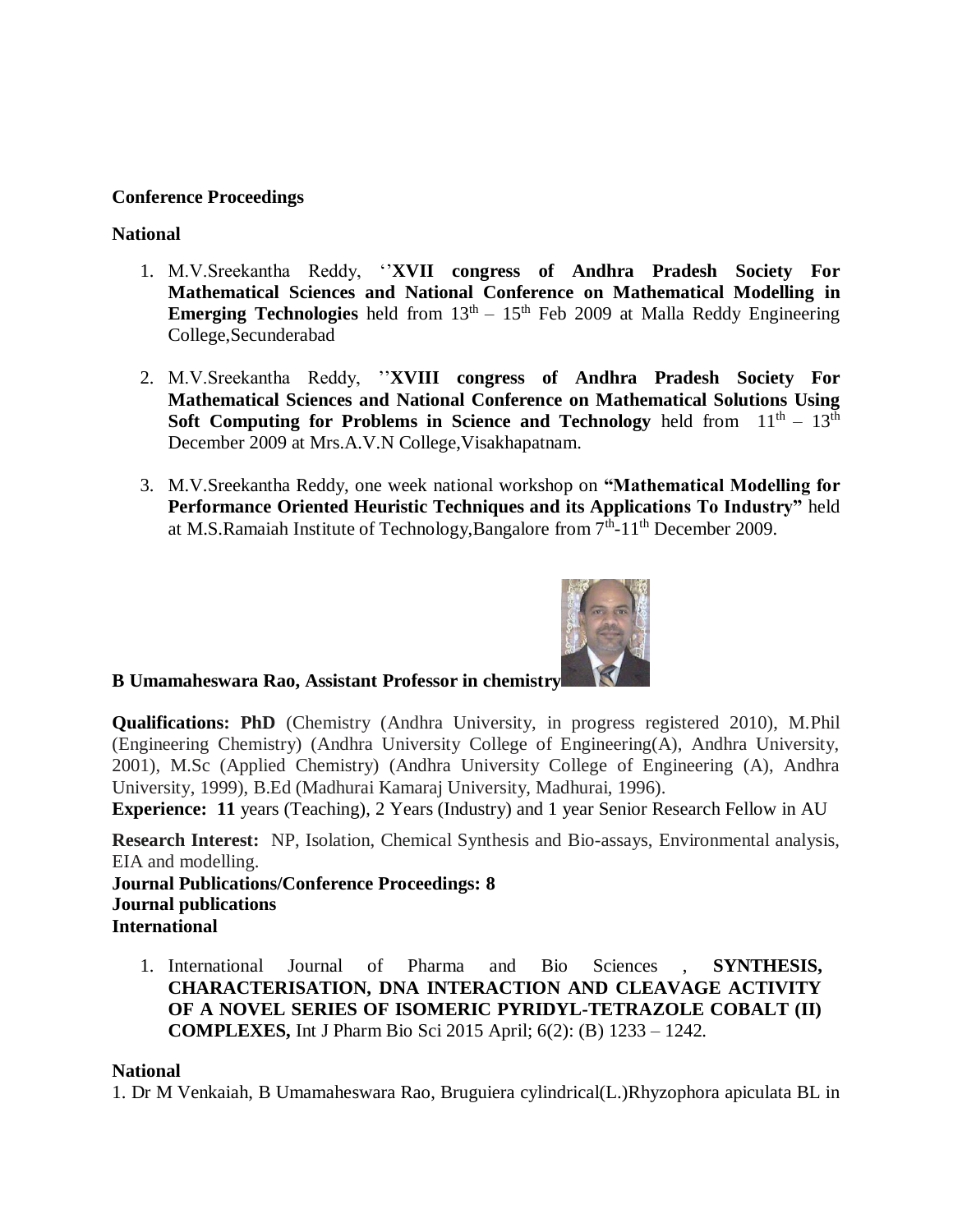sarada and Varaha estuariesnof Andhra Pradesh, AP Academy of Sciences, 2002.

2. Journal of Chemical and Pharmaceutical Research, 2015, 7(3):1907-1911, **Synthesis, structure elucidation and DFT studies of a new isomeric pyridyl-tetrazole derivative**, ISSN : 0975-7384, J. Chem. Pharm. Res., 2015, 7(3):1907-1911.

### **Conference Proceedings**

### **International**

**1.** Physio-chemical microbial activity of agaricus bifcores, International conference on colligence of computer science and Biotechnology, Andhra University, Visakhapatnam, 2009.

### **National**

1.Physio-chemical properties of Gosthani river surface waters AP Science Congress, Osmania University, Hyderabad, 2008.

- **2.** Economical Importance of Mangroves of North Coastal Andhra Pradesh, Indian Science Congress, Shillong, 2009.
- **3.** Spectral, electrochemical behaviour of Alprazolam and Voltammetric assaying of pharmaceutical formulation, Journal of Chemical and Pharmaceutical Research, 2015, 7(2):766-771ISSN : 0975-7384 CODEN(USA) : JCPRC5, 2014
- **4.** Spectral, electrochemical behaviour of Alprazolam and Voltammetri assaying of pharmaceutical formulation in Journal of Chemical and Pharmaceutical Research, 2015, 7(2):766-771 ISSN : 0975-7384, J. Chem. Pharm. Res., 2015, 7(2):766-771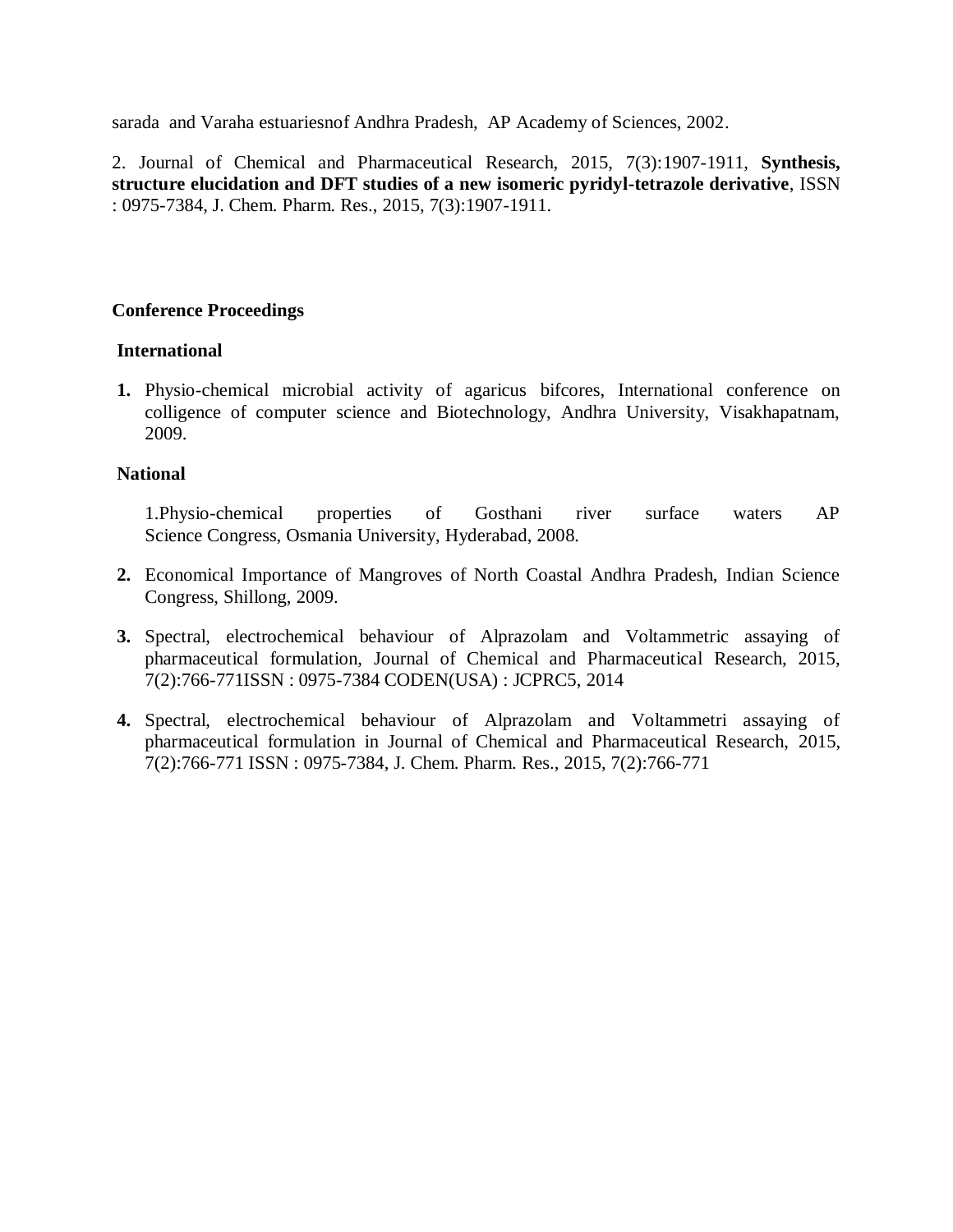Name: Ms. K.Kalpana



# Designation: AssistantProfessor of Humanities&Basic Sciences

| Qualifications                 | : M.Sc, (Ph.D)(Chemistry JNTU-H, in progress registered 2012).             |
|--------------------------------|----------------------------------------------------------------------------|
| Area of<br>Specialization      | : Organic $&$ analytical chemistry                                         |
| Area of Interest               | Synthesis of chemical compounds, analytical & spectroscopic<br>Techniques. |
| Teaching Experience : 10 years |                                                                            |
| Conference Proceedings: 2      |                                                                            |

**Conference Proceedings:**

1. International Conference on "**Trend setting innovations in chemical sciences and technology-Applications in Pharma industry"**, at CCST, IST, JNTUH, Hyderabad from  $16^{\text{th}}$  -18<sup>th</sup> Dec 2015.

Title1: "Synthesis and biological evaluation of combretastatin –urea derivatives as anti-cancer agents" from  $16<sup>th</sup> - 18<sup>th</sup>$  Dec 2015 CCST, IST, JNTUH, Hyderabad.

Title2:"A Concise Stereoselective total synthesis of Verbalactone" from 16<sup>th</sup> -18<sup>th</sup> Dec 2015 at CCST, IST, JNTUH, Hyderabad.